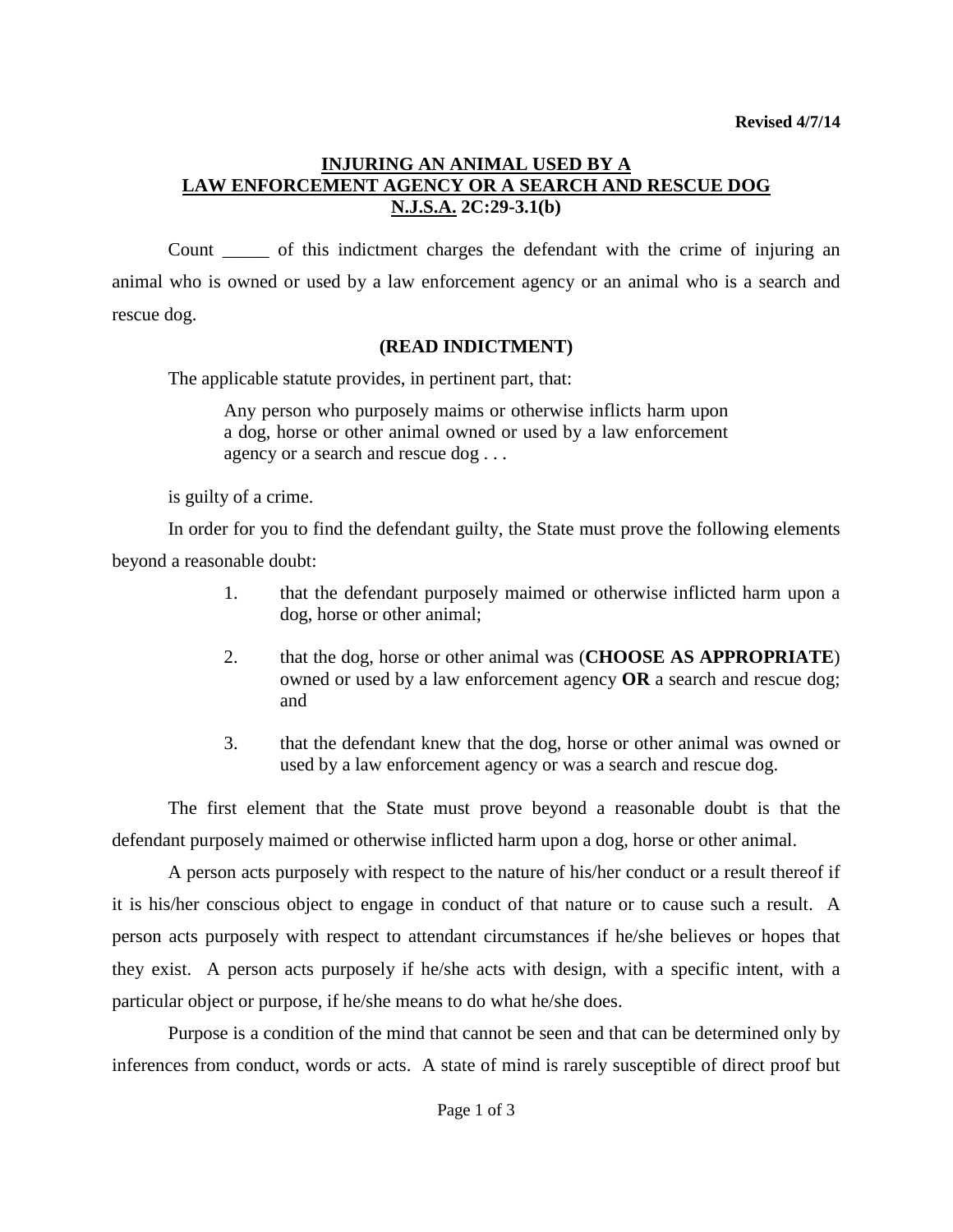## **INJURING AN ANIMAL USED BY A LAW ENFORCEMENT AGENCY (N.J.S.A. 2C:29-3.1(b)**

must ordinarily be inferred from the facts. Therefore, it is not necessary that the State produce witnesses to testify that a defendant said that he/she had a certain state of mind when he/she engaged in a particular act. It is within your power to find that such proof has been furnished beyond a reasonable doubt by inference, which may arise from the nature of defendant's acts and conduct, from all that he/she said and did at the particular time and place, and from all surrounding circumstances.

The second element that the State must prove beyond a reasonable doubt is that the dog, horse or other animal was (**CHOOSE AS APPROPRIATE**) owned or used by a law enforcement agency **OR** a search and rescue dog. (**CHOOSE AS APPROPRIATE**) A law enforcement agency is a department, division, bureau, commission, board or other authority of the State or of any political subdivision thereof which employs law enforcement officers.<sup>[1](#page-0-0)</sup> A law enforcement officer is a person whose public duties include the power to act as an officer for the detection, apprehension, arrest and conviction of offenders against the laws of this State.<sup>[2](#page-1-0)</sup> The term "search and rescue dog" means any dog trained or being trained for the purpose of search and rescue that is owned by an independent handler or member of a search and rescue team, and used in conjunction with local law enforcement or emergency services organizations for the purpose of locating missing persons or evidence of arson.<sup>[3](#page-1-1)</sup>

The third element that the State must prove beyond a reasonable doubt is that the defendant knew that the dog, horse or other animal that was maimed or otherwise harmed was (**CHOOSE AS APPROPRIATE**) owned or used by a law enforcement agency (**OR**) a search and rescue dog.

A person acts knowingly with respect to the nature of his/her conduct or the attendant circumstances if he/she is aware that his/her conduct is of that nature or that such circumstances exist or if he/she is aware of a high probability of their existence. A person acts knowingly with respect to the result of his/her conduct if he/she is aware that it is practically certain that his/her

<sup>&</sup>lt;sup>1</sup><br>
<u>2 N.J.S.A.</u> 2C:25-19b.<br>
3 N.J.S.A. 2C:29-3.1.

<span id="page-1-0"></span>

<span id="page-1-1"></span>